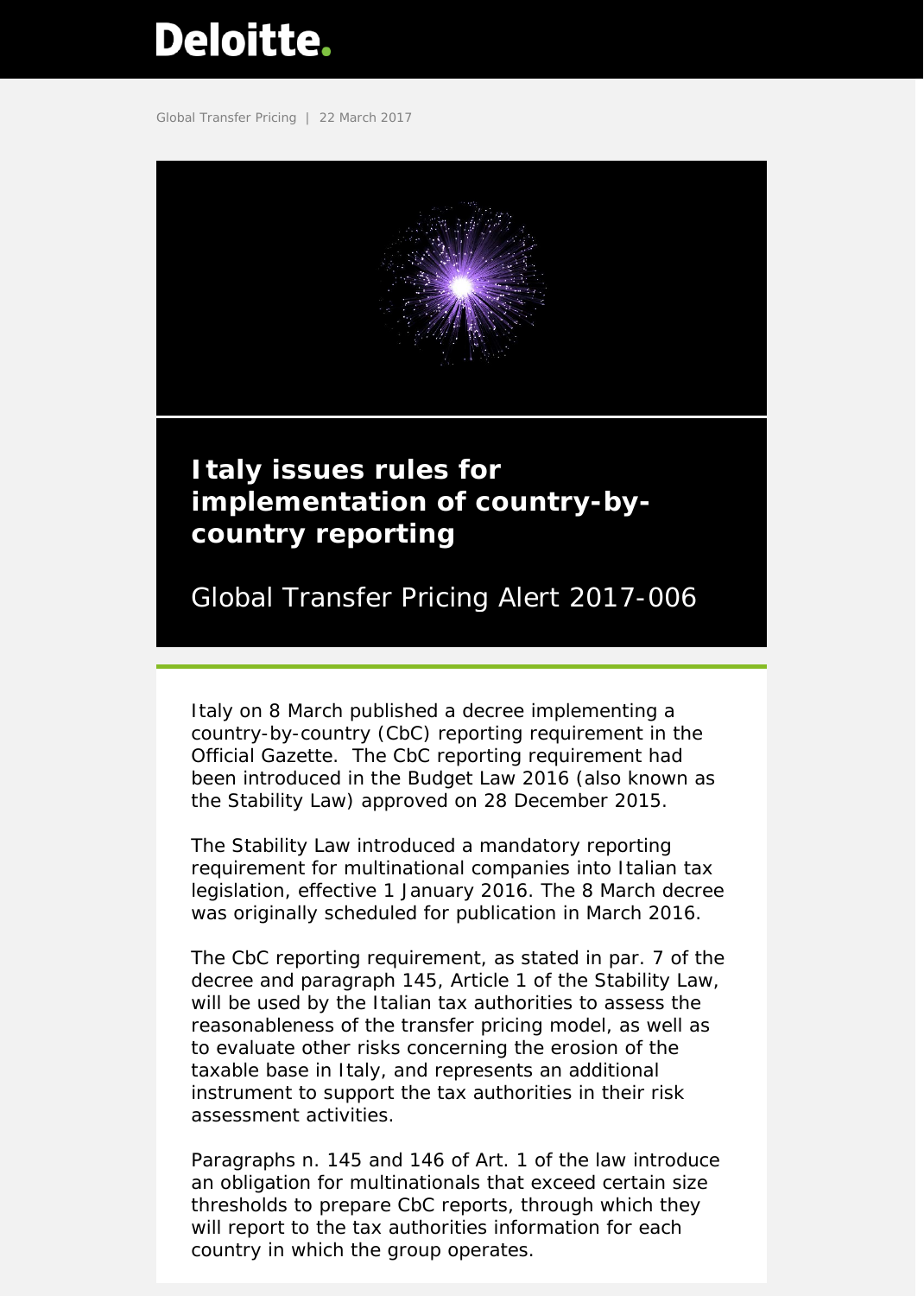The CbC reporting obligation was enacted in response to the OECD project to counter the erosion of the tax base and the shifting of profits abroad through elusive practices – the base erosion and profit shifting, or BEPS, project -- which consisted of 15 "actions," including Action 13, *Guidance on Transfer Pricing Documentation and Country-by-Country Reporting*.

The CbC report must be prepared by parent companies of multinational groups resident within Italy for tax purposes, with a consolidated turnover of over EUR 750 million.

The entity responsible for the preparation of the document is the parent company, specifically the entity with the responsibility to prepare the consolidated financial statement.

Under the decree, the CbC report covers fiscal years beginning on or after 1 January 2016, and must be filed within 12 months from the end of the reference year. For example, for entities with calendar year reporting periods, the deadline for submission will be 31 December 2017 for fiscal year 2016.

Controlled entities resident in Italy for tax purposes that are part of multinational groups subject to the obligation to file the CbC report must notify in their tax return (due nine months from the fiscal year end) the details of the group entity in charge for the preparation of the CbC report, including its tax jurisdiction.

On the basis of the law and of the provisions of Art. 2 of the decree, the CbC report obligation will be extended to both Italian tax resident subsidiaries and permanent establishments of foreign entities, part of multinational companies that fall within the scope of the CbC reporting obligation set forth by the Stability Law, in the event that the "ultimate" parent company required to prepare consolidated financial statements is resident in a state that:

- Has not introduced the obligation to file a CbC report, unless, as stated in art. 2 par. 7 of the decree, for the fiscal year beginning in 2016 only:
	- The parent company voluntarily files the CbC report in its state; and
	- The state has introduced, within the terms of presentation of the CbC report in Italy, an obligation to prepare the subject document, even if just for later periods (for example, United States consolidating entities, where the obligation applies to fiscal years beginning on or after 30 June 2016);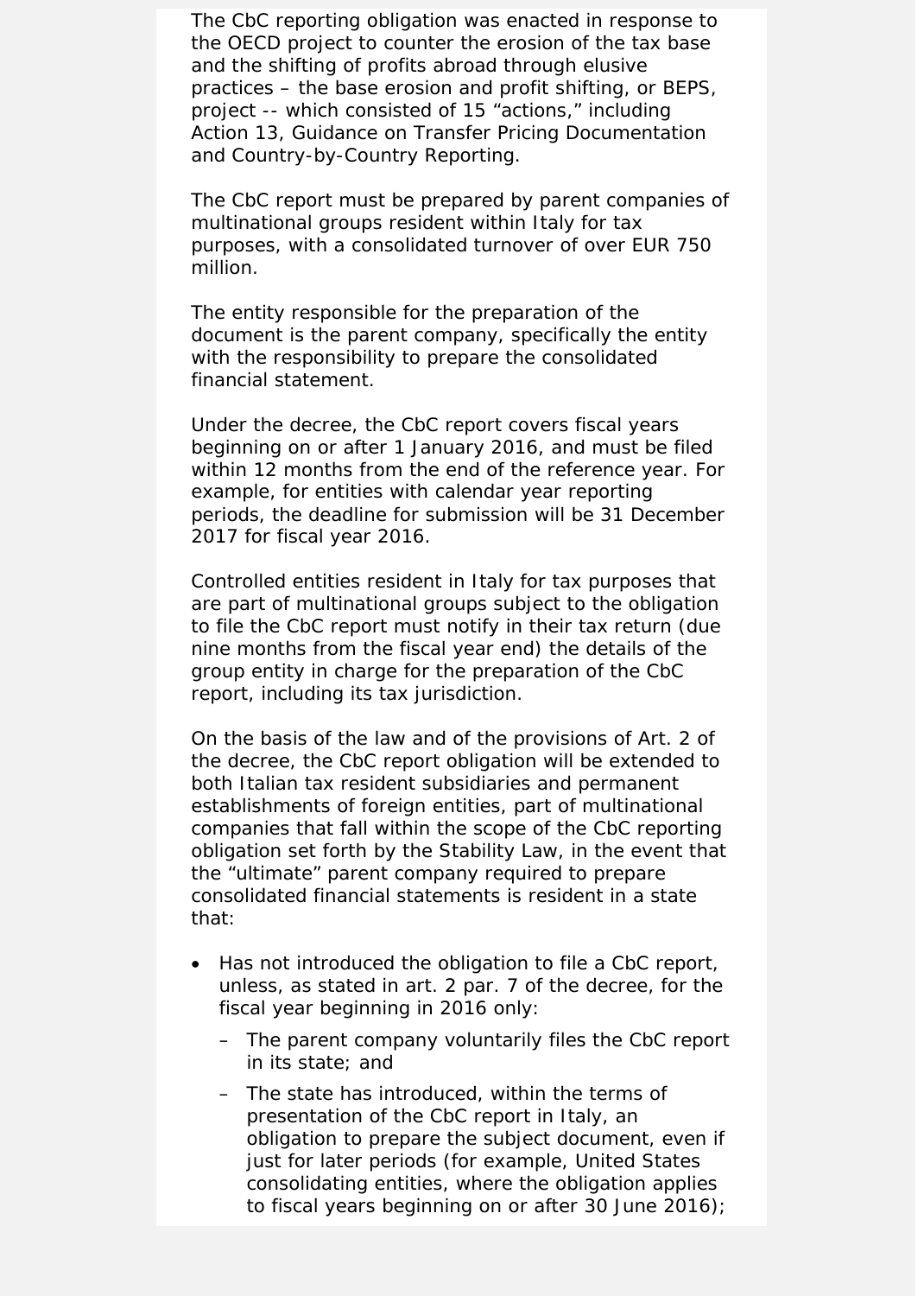- Does not have in force an agreement with Italy regarding the exchange of information related to CbC reporting; or
	- Defaults on its obligation to exchange information regarding CbC reporting, or in case the parent company fails to submit the CbC report in its state of residence.

Alternatively, the CbC report can be prepared by a company other than the consolidating entity, provided that its state of residence fulfills the above-mentioned requirements and that the Italian entity identified in the tax return the identity and residence of tax jurisdiction of that other company.

As indicated in the annex to the decree, the standard content of the CbC report will reproduce the same three sample tables included in the Action 13 final report.

The Stability Law, at Article 1, paragraph 145, provides for the imposition of an administrative penalty ranging from EUR 10,000 to EUR 50,000, if the CbC report is not filed or is submitted with incomplete or incorrect information.

The decree refers to a yet-to-be-issued specific order of the Revenue Agency that will provide information on how to file the CbC report.

Back to top

## **Contacts**

**Aldo Castoldi** [acastoldi@sts.deloitte.i](mailto:acastoldi@sts.deloitte.)t

**Roberto Monasterolo** [rmonasterolo@sts.deloitte.i](mailto:rmonasterolo@sts.deloitte.)t

**Stefano Lavore** [slavore@sts.deloitte.i](mailto:slavore@sts.deloitte.)t

Back to top

## **Useful links**

Resources

- [2016 Global Transfer Pricing Country Guide](https://www2.deloitte.com/us/en/pages/tax/articles/global-transfer-pricing-country-guide.html)
- [Arm's length standard](http://www2.deloitte.com/global/en/pages/tax/articles/arms-length-standard.html)
- **[Transfer pricing alerts](http://www2.deloitte.com/global/en/pages/tax/articles/global-transfer-pricing-alerts.html)**